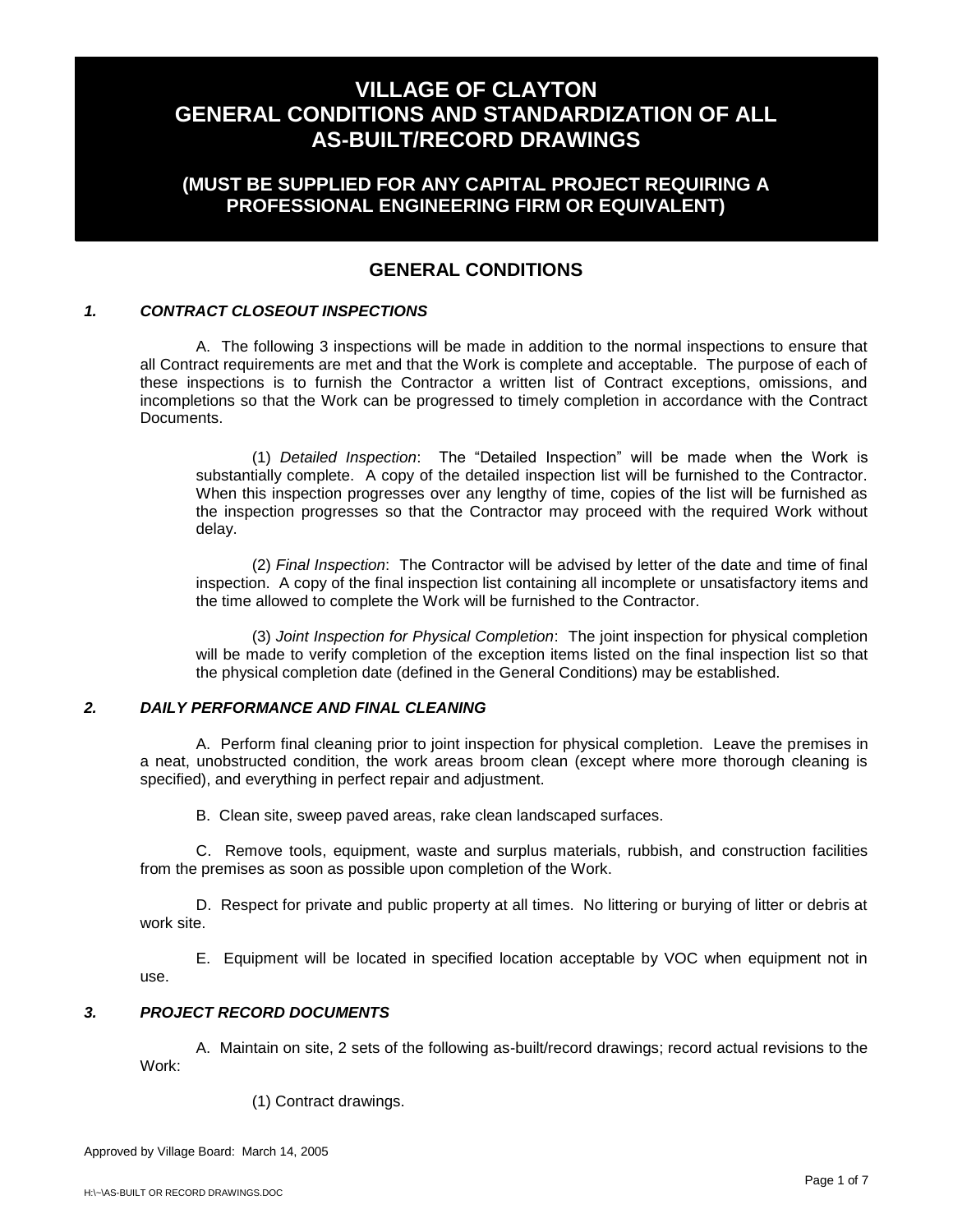## **(MUST BE SUPPLIED FOR ANY CAPITAL PROJECT REQUIRING A PROFESSIONAL ENGINEERING FIRM OR EQUIVALENT)**

(2) Project manual.

(3) Addenda.

(4) Change Orders and other modifications to the Contract.

(5) Reviewed shop drawings, product data, and samples.

B. Store record documents separate from documents used for construction.

C. Record information concurrent with construction progress.

D. *Project Manual:* Legibly mark and record in each Section of the Specifications, a description of the actual products installed, including the following:

(1) Manufacturer's name and product model and number.

(2) Product substitutions or alternates utilized.

(3) Changes made by addend and modifications.

E. *Record Documents and Shop Drawings:* Legibly mark each item to record actual construction, including:

(1) Measured depths of foundations in relation to finish (first)(main) floor datum.

(2) Measured horizontal and vertical locations of underground utilities and appurtenances, referenced to permanent surface improvements.

(3) Measured locations of internal utilities and appurtenances concealed in construction, referenced to visible and accessible features of the Work.

(4) Field changes of dimension and detail.

(5) Details not on original Contract Drawings.

F. Applications for progress payments will not be approved if the as-built/record drawings are not kept current on a weekly basis. Project inspector must concur that record documents are current on a weekly basis and before progress payments are made.

### *4. OPERATION AND MAINTENANCE DATA*

A. Prepare 2 sets comprised of 8-1/2 x 11 inch text pages bound in capacity expansion binders with durable plastic covers identified with printed title "OPERATION AND MAINTENANCE INSTRUCTIONS," title of project, and subject matter of binder when multiple binders are required. Prepare a printed Table of Contents for each volume, with each produce or system description identified. Internally subdivide the binder contents with permanent page dividers, logically organized as described below, with tab titles clearly printed under reinforced laminated plastic tabs:

*Part 1:* Directory, listing names, addresses, and telephone numbers of Architect/Engineer, Contractor, subcontractors, and major equipment suppliers.

*Part 2:* Operation and maintenance instructions, arranged by system and subdivided by specification section. For each category, identify names, addresses, and telephone numbers of subcontractors and suppliers. Identify the following: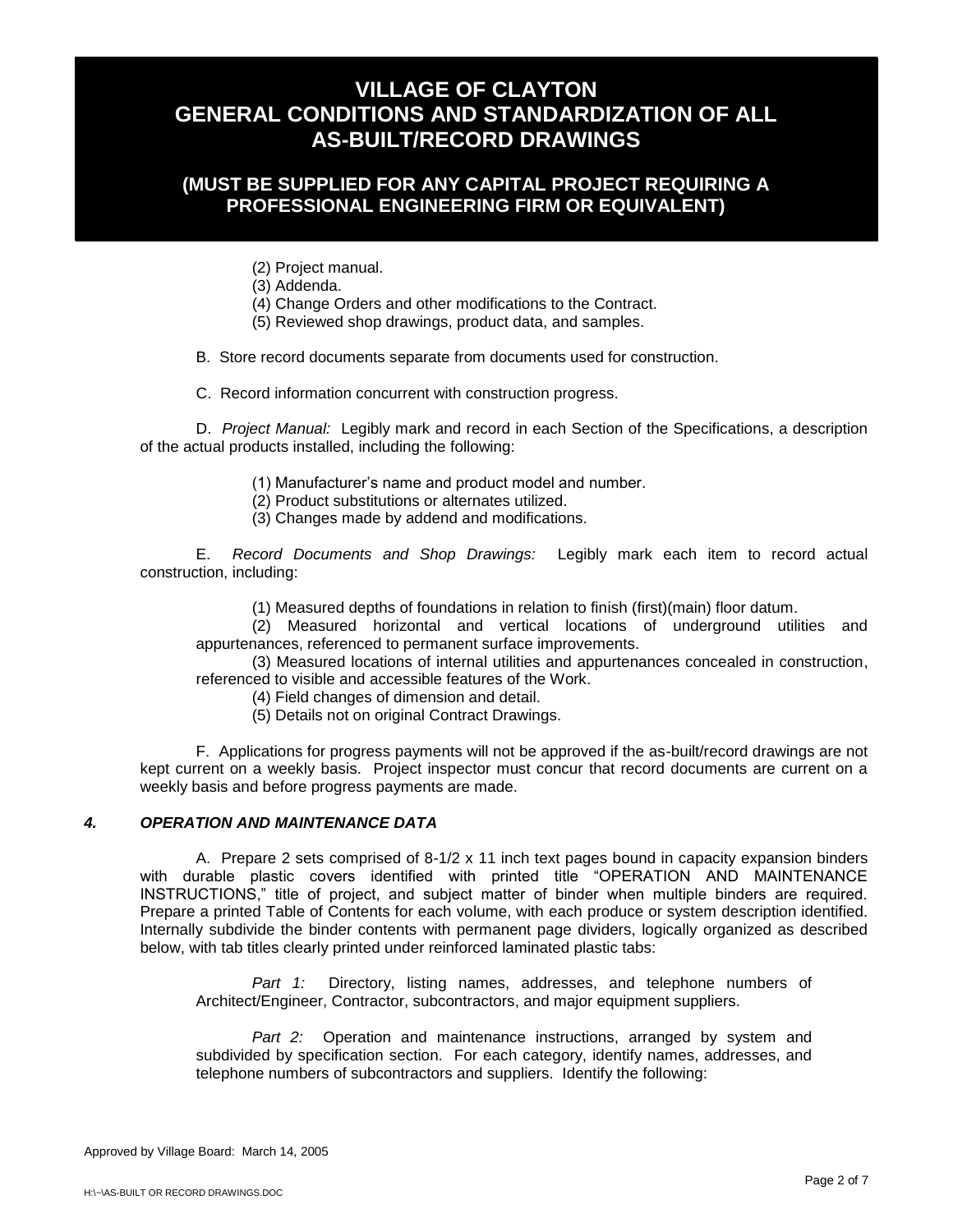## **(MUST BE SUPPLIED FOR ANY CAPITAL PROJECT REQUIRING A PROFESSIONAL ENGINEERING FIRM OR EQUIVALENT)**

(1) Significant design criteria.

(2) List of equipment.

(3) Parts list for each component.

(4) Operating instructions.

(5) Maintenance instructions for equipment and systems.

(6) Maintenance instructions for finishes, including recommended cleaning methods and materials and special precautions identifying detrimental agents.

*Part 3:* Project documents and certificates, including the following:

(1) Shop drawings and product data.

(2) Air and water balance reports.

(3) Certificates.

(4) Photocopies of warranties.

B. Submit one copy of complete volumes in final form 15 days prior to final inspection. This copy will be returned after final inspection, with the VOC comments. Revise content of documents as required prior to final submittal.

C. Submit 2 volumes prior to final Application for Payment.

### *5. WARRANTIES*

A. Furnish warranty certification and copies of warranties. Warranties submitted without warranty certification will not be accepted.

(1) *Warranty Certification:* Written certification from the warrantor that invoices for installation, service and supplies is in effect.

B. Prepare printed Table of Contents and assemble warranty certifications and warranty copies in a binder with a durable plastic cover.

C. Deliver the binder to the VOC prior to final Application for Payment.

D. For items of Work delayed beyond the date of Substantial Completion, provide updated submitted within 10 days after acceptance, indicating date of acceptance as start of warranty period.

E. Applications for final payment will not be approved until the warranty certification and warranty documents are delivered to the VOC.

### **AS-BUILT/RECORD DRAWINGS**

#### *1. GENERAL*

A. Engineer and Contractor shall be responsible for each page of the as-built/record drawings, which shall bear the name, date and original signature of the general contractor responsible for the Work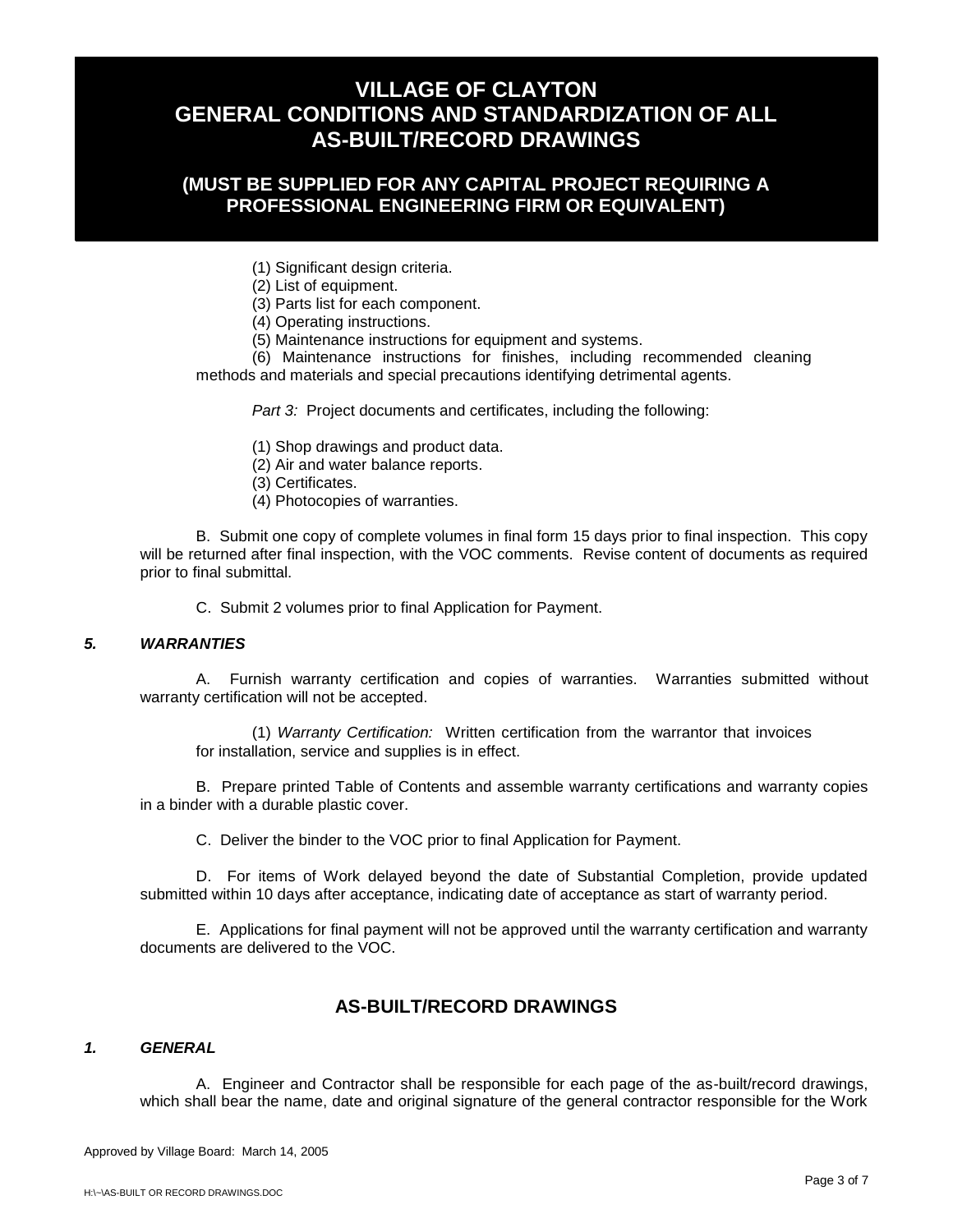## **(MUST BE SUPPLIED FOR ANY CAPITAL PROJECT REQUIRING A PROFESSIONAL ENGINEERING FIRM OR EQUIVALENT)**

and the name, date, original signature and seal of the registered land surveyor or registered professional engineer who provided the horizontal and vertical dimensions and elevations on the as-built/record drawings. The signatures shall certify that the as-built/record drawings do, in fact, reflect the true as-built or record conditions as located under the direct supervision of the registered surveyor and/or professional engineer. The drawings shall be certified using the forms provided by VOC (*See* the end of this section).

Upon completion of the Work and prior to dedication of utilities to the Village of Clayton (VOC) or final payment under the Contract with VOC, Engineer shall compile an electronic file (such as AutoCAD) and a reproducible mylar set of the drawings revised in accordance with all addenda and all requirements with respect to the drawings specified herein. As-built or record information shall be recorded by both Engineer and Contractor and kept current during the progress of the Work. Electronic files shall be printed on mylar and shall conform to the requirements of this subsection.

B. Upon completion of the Work, Engineer and Contractor shall deliver the revised electronic file and the mylar as-built/record drawings and two complete prints made from the as-built/record drawings to VOC and accompany the submittal with a transmittal letter, in duplicate, showing:

- (1) Date of submittal
- (2) Project title and number
- (3) Contractor's name and address
- (4) Title and number of each as-built/record drawing

Application for final payment will not be approved until the project as-built/record drawings are delivered to the VOC.

C. Prior to starting the Work, addenda items shall be posted on the drawings and specifications (it is not required that the mylars be revised at this time in accordance with the addenda).

D. In making changes to the mylars, utility lines to be changed shall be erased before new lines are drawn, notations to be changed shall be struck through and the new notations added. Lines, notations or required information not affected by addenda shall not be disturbed. The legend used on the original Project drawings shall also be used to make all necessary corrections.

E. Legibly mark the drawings and change the mylars to record the following:

(1) Each document shall be labeled as-built/record drawing in 1" high printed letters and shall be on 24" x 36" mylar and shall be accompanied by the revised electronic files on CD-ROM or DVD computer disks.

(2) All changes in the Work made by addenda.

(3) All potable water and wastewater facilities shall be located in two directions. One location shall be referenced perpendicular to the permanent structures. The other location shall be parallel to the item being located and shall be referenced to the right-of-way line. Centerline intersections of pavement, curb, sidewalk or utility structures are not acceptable unless these are in turn referenced to permanent structures. Centerline of right-of-way may be used for reference in lieu of the right-of-way line. Elevations where required shall be referenced to NGVD 1929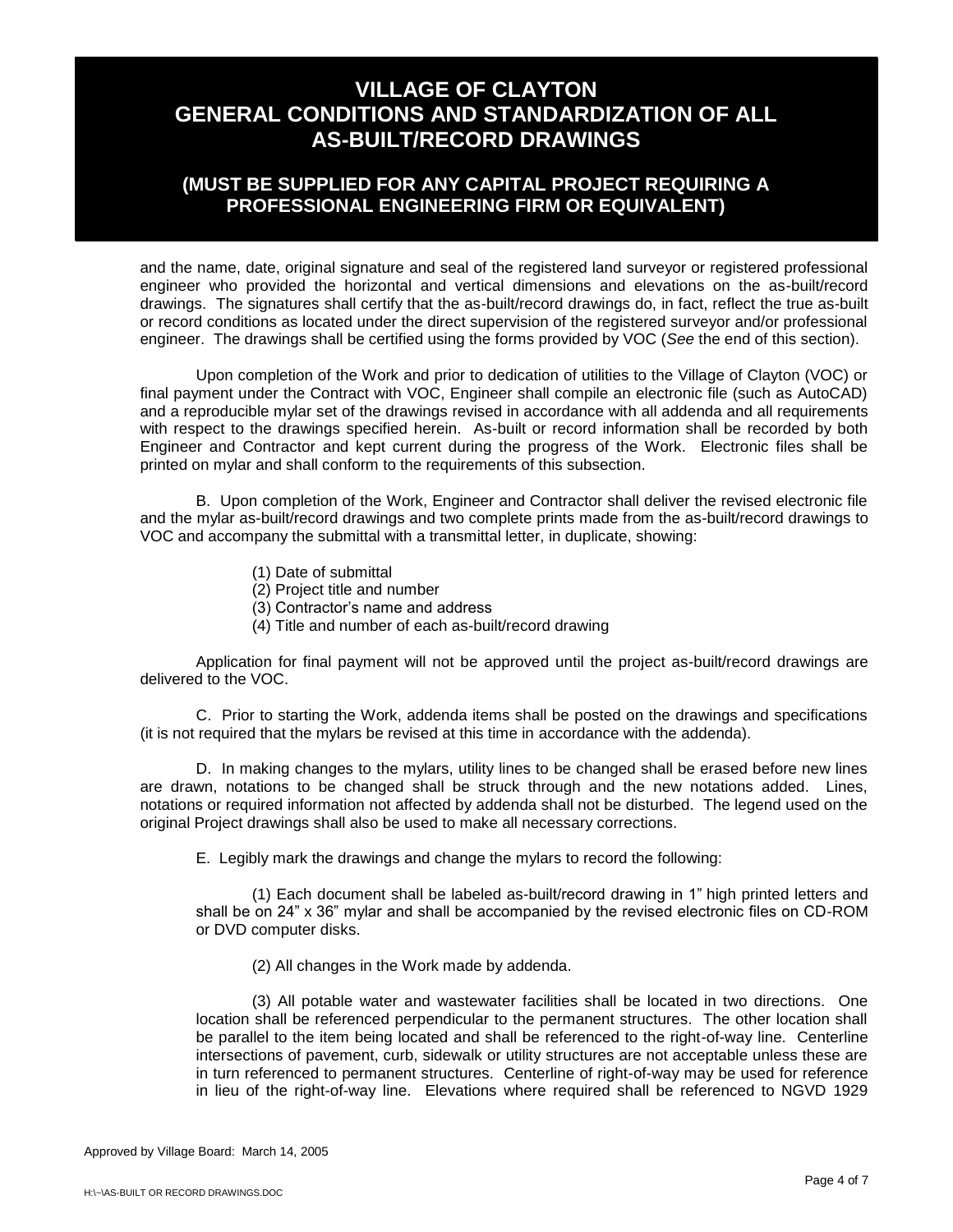## **(MUST BE SUPPLIED FOR ANY CAPITAL PROJECT REQUIRING A PROFESSIONAL ENGINEERING FIRM OR EQUIVALENT)**

benchmark or USC&GS Data. As-built/record survey information shall be referenced to at least two state plane coordinates NAD 83 or latest version. The location and elevation of the benchmark shall be shown on the as-built/record drawings.

(4) As-built/record drawings shall show physical dimensioning of the separation of water mains at crossings with sanitary sewers, storm drains and sanitary force mains. This can be shown by elevations of each pipe, or a measurement taken between the pipes. As-built/record drawings shall also show measurement of vertical and horizontal separation in areas where water mains are parallel to sanitary sewers, storm drains, or sanitary force mains. The vertical separation shall also be shown for the full length of the parallel run.

(5) Special detail drawings will be required where installations were not as shown on the Project drawings due to the field conditions or where required for clarity.

(6) As-built/record drawings shall contain a vicinity map and street names shall be shown for all streets and rights-of-way.

(7) The minimum scale requirements on the drawings are as follows:

| (a) Pump Station Site: | 5 (horizontal scale)      |
|------------------------|---------------------------|
| (b) Plan & Profile:    | 40 (20, horizontal scale) |
|                        | 4 (2, vertical scale)     |
| $(c)$ Plan $(only)$ :  | 60 (40, horizontal scale) |
|                        |                           |

### *2. SPECIFIC REQUIREMENTS*

A. POTABLE WATER:

(1) The location of all new valves, fittings, fire hydrants, casings and points of connection to the existing system shall be referenced in two perpendicular directions.

(2) Horizontal dimensions shall be to the nearest tenth of a foot and vertical dimensions shall be to the nearest hundredth of a foot.

(3) Horizontal locations will be required perpendicular from the water line to the permanent structure at 100' intervals.

(4) Elevations on the main and finished grade will also be required at all pipe dead-ends, intersections, size changes, points of connection to existing system, at fittings, at intersections of pipe, at 500' intervals, and where the standard depth of cover is not provided.

#### B. GRAVITY SEWER:

(1) The location of all new piping, wyes, tees, manholes, cleanouts and points of connection to the existing system shall be referenced in two perpendicular directions.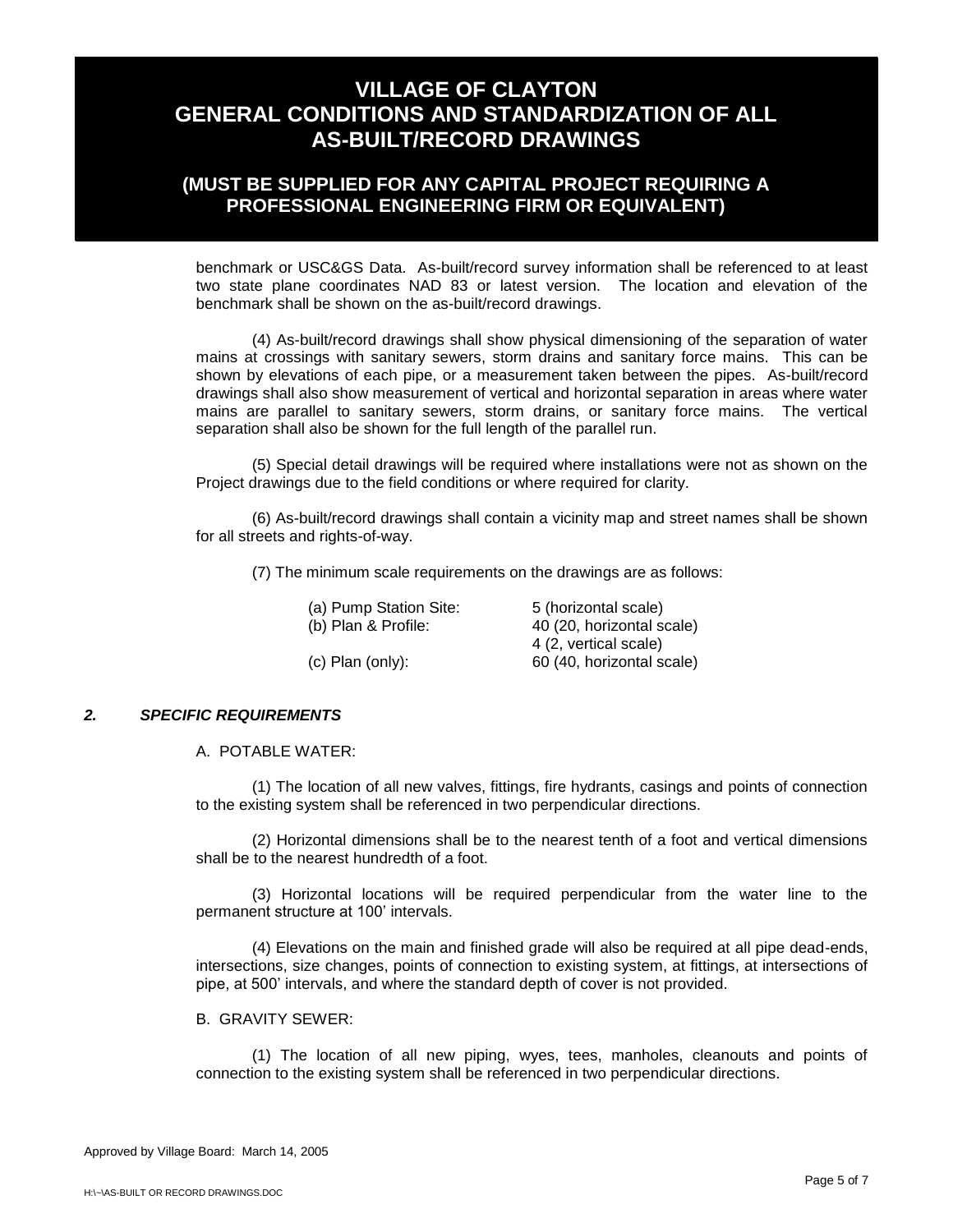## **(MUST BE SUPPLIED FOR ANY CAPITAL PROJECT REQUIRING A PROFESSIONAL ENGINEERING FIRM OR EQUIVALENT)**

(2) Horizontal dimensions shall be to the nearest tenth of a foot and vertical dimensions shall be to the nearest hundredth of a foot.

(3) Runs of gravity sewers shall be identified (i.e., 300' of 8" PVC SDR35 at S=.004).

(4) Elevations shall be given for the north rim of the top of all manhole covers and all manhole inverts.

(5) Elevations on the service piping and finished grade will be required at the property line established by the VOC.

(6) Location of the end of sewer services shall be given to the plug and be located from the side property line.

(7) Manhole types shall be identified (i.e., Type "A", "B", etc.).

C. FORCE MAINS:

(1) The location of new valves, fittings, casings and points of connection to the existing system shall be referenced in two perpendicular directions.

(2) Horizontal dimensions shall be to the nearest tenth of a foot and vertical dimensions shall be to the nearest hundredth of a foot.

(3) Horizontal locations will be required perpendicular from the sewer line to the permanent structure at 100' intervals.

(4) Elevations on the main and finished grade will be required at points of connection to the existing system at fittings, 500' intervals, at high points, and where the standard depth of cover is not provided.

D. PUMPING STATIONS:

(1) Wet well size and location shall be indicated and located from permanent structures.

(2) All lines within the pump station site shall be located from permanent structures.

(3) Elevations shall be indicated at inverts, wet well top and bottom, and at ground adjacent to wet well. All types and sizes of new lines and fittings shall be indicated.

(4) All schedules that show pump, motor and electrical data shall be corrected to show the as-built/record condition and submitted with the pump station drawings.

(5) Within the pump station boundaries the following shall be located horizontally: pump-out, water spigot, wet well, control panel, bends, fittings, manholes, generator and fuel tank, transformer, irrigation system, fence, auxiliary electrical enclosures, odor control equipment, and safety equipment, as per site plan.